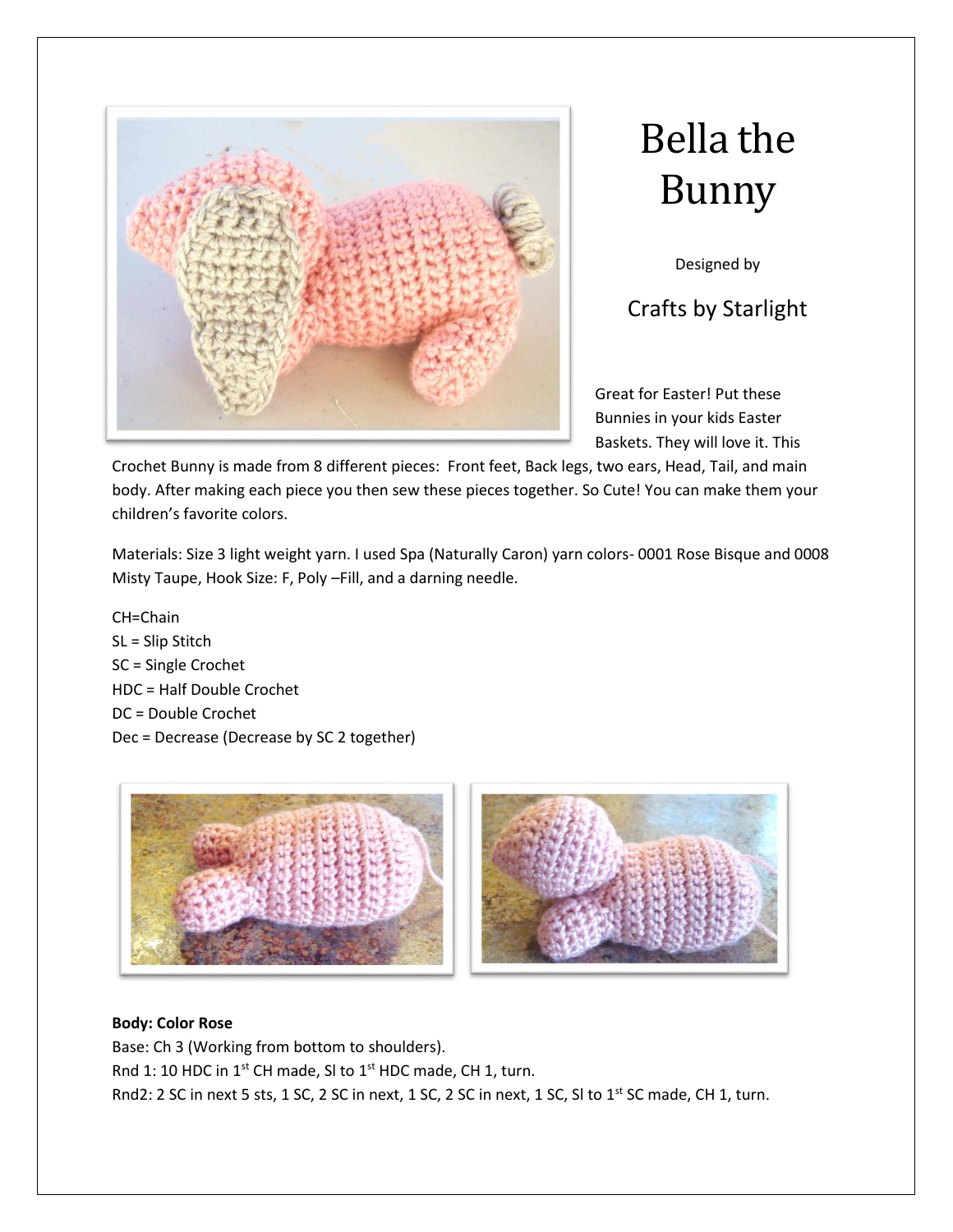Rnd 3: 7 SC,  $*2$  SC in next, 1 SC, Rep from  $*$  4 times, SI to 1<sup>st</sup> SC made, CH 1, turn. Rnd 4:  $*2$  SC in next sp, 1 SC, Rep from  $*6$  times, 2 SC in next, 7 SC, SL to 1<sup>st</sup> SC, CH 1, turn. Rnd 5-11: 30 SC, ch 1 turn. Rnd 12: 6 SC, Dec, 7 Sc, Dec, 13 SC, SI to  $1^{st}$  Sc made, Ch 1, turn. Rnd 13-14: 28 SC, SI to  $1^{st}$  SC made, CH 1, turn. Rnd 15: 12 SC, Dec, 7 SC, Dec, 5 SC, SL to 1<sup>st</sup> SC made, CH 1, turn. Rnd 16: 26 SC, SL to  $1<sup>st</sup>$  SC made, Ch 1, turn. Rnd 17: 3 SC, Dec, 4 SC, Dec, 9 SC, SL to  $1^{st}$  SC made, Ch 1, turn. Rnd 18: 24 SC, SL to  $1^{st}$  SC made, Ch 1, turn. Rnd 19: \*Dec, 1 SC, Rep from \* 4 times, Dec, 7 SC, SL to  $1<sup>st</sup>$  SC made, Ch 1, turn. Rnd 20: 8 SC, Dec, 1 SC, Dec, 1 SC, Dec, 2 SC, SI to 1<sup>st</sup> SC made, Ch 1, turn. Rnd 21:  $*$  1 SC, Dec, Rep from  $*$  2 times, 2 Sc, dec, 2 SC, SL to 1st SC made, tie off and leave a long tail.

Stuff body with poly-fill, take the tail and weave in and out of Rnd 21, pull the opening shut, tie off and hide string.

### **Front feet: Rose**

Base: CH 3 Rnd 1: 8 SC in  $1^{st}$  Ch sp made, SI to  $1^{st}$  SC, CH 1, turn. Rnd 2:  $*1$  SC, 2 SC in next, Rep from  $*$  2 times, 3 SC, SI to 1<sup>st</sup> Sc made, Ch 1, turn. Rnd 3-6: 12 SC, SI to  $1^{st}$  SC made, Ch 1, turn. (On rnd 6 tie off and hide string). Make one more front foot.

Take darning needle and sew the Front Feet to the body as shown, but don't forget to stuff the front legs with poly-fill before you completely finish sewing each leg on.

#### **Head: Color Rose**

Base: Ch 3 Rnd 1: 8 SC in  $1^{st}$  Ch made, SI to  $1^{st}$  SC made, Ch 1, turn. Rnd 2: 8 SC, SI to  $1^{st}$  SC made, Ch 1, turn. Rnd 3: 1 SC, 2 SC in next 4 sps, 3 SC, SI to  $1^{st}$ , CH 1, turn. Rnd 4: 4 SC,  $*2$  Sc in next sp, 1 SC, Rep from  $*$  2 times, 2 SC in next, SI to 1<sup>st</sup> Sc made, Ch 1, turn. Rnd 5: 15 SC, SI to  $1^{st}$  Sc made, Ch 1, turn. Rnd 6:  $*2$  SC, 2 SC in next, rep from  $*$  3 times, 3 SC, SL to 1<sup>st</sup> Sc made, CH 1, turn. Rnd 7: 5 SC, 2 Sc in next, 4 SC, 2 SC in next, 4 SC, 2 Sc in next, 3 SC, SI to 1st SC, made, Ch 1, turn. Rnd 8: 3 SC, 2 SC in next, 5 SC, 2 SC in next, 5 SC, 2 SC in next, 3 SC, SI to 1<sup>st</sup> SC made, Ch 1, turn. Rnd  $9 - 10$ : 24 SC, SL to 1<sup>st</sup> Sc made, Ch 1, turn. Rnd 11: 24 SC, DO NOT SL TO  $1^{57}$  SC, CH 1, turn. Rnd 12: 2 SL, 1 SC, Dec, 6 SC, dec, 6 SC, Dec, 2 SC, 1 SL, CH 1, turn. Rnd 13: Sk 1<sup>st</sup> sp, SL, 3 SC, dec, 4 SC, Dec, 3 SC, SL, sk 1 sp, SL, Ch 1, turn. Rnd 14: Sk 1<sup>st</sup> sp, 12 SC, Sk 1 sp, SL, Ch1, turn. Rnd 15: SK  $1^{st}$  sp, 10 SC, Sk 1 sp, SL, Ch 1, turn.